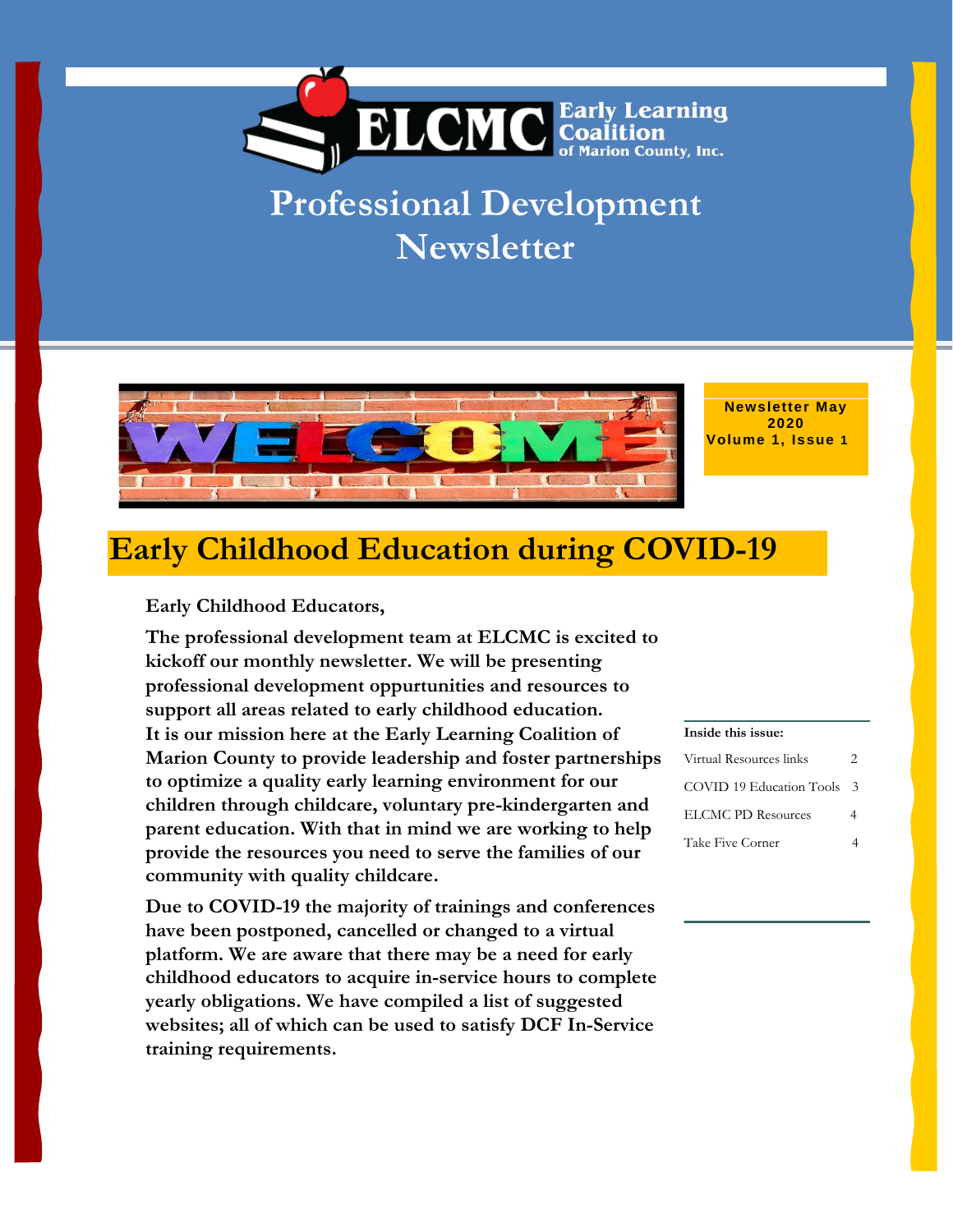## **Virtual Professional Development Resources**

Note: Click on titles to connect to related sites (Titles are Hyperlinks)

### **[DCF Training Resources](https://www.myflfamilies.com/service-programs/child-care/training.shtml) [https://www.myflfamilies.co](https://www.myflfamilies.com/service-programs/child-care/training.shtml)**

**[m/service-programs/child](https://www.myflfamilies.com/service-programs/child-care/training.shtml)[care/training.shtm](https://www.myflfamilies.com/service-programs/child-care/training.shtml)l**

- **Online training**
- **Low cost**
- **Gives both inservice hours & CEU's**
- **Offers CDA credentials**

## **[The Care Courses School](https://www.carecourses.com/PublicPages/Home.aspx)**

**[https://www.carecourses.com/PublicPa](https://www.carecourses.com/PublicPages/Home.aspx) [ges/Home.aspx](https://www.carecourses.com/PublicPages/Home.aspx)**

- **Courses/trainings by mail or online**
- **Costs may vary depending on course(s)**
- **Unlimited Free support & shipping**
- **Offers In-Service Hours and CEU's**
- **CDA and NAC Credentials**



## **[COX Campus](http://www.coxcampus.org/)  <http://www.coxcampus.org/>**

- **Online training**
- **100% Free courses**
- **Tons of training topics**
- **Offers in-service hours**
- **Free classroom resources, lesson plans and activities**

### **[Early Learning Florida](https://www.earlylearningflorida.com/)**

## **[https://www.earlylearningflorida.com](https://www.earlylearningflorida.com/)**

- **Courses available online by semester**
- **100% Free**
- **Free unlimited support**
- **Offers CEU's and In-Service Hours**
- **Offers CDA Credentialing training**
- **Note: registration for Summer courses are as follows:**

### **Summer 2020 Term A**

- **Already in session Summer 2020 Term B**
	- **Term Dates: June 15 – August 16, 2020**
	- **Registration: June 1 – June**

### **Webinars provide great information on current popular topics & In-Service hours.**

**A few providers include:**



edWeb.net  **[edWeb.net](https://home.edweb.net/)**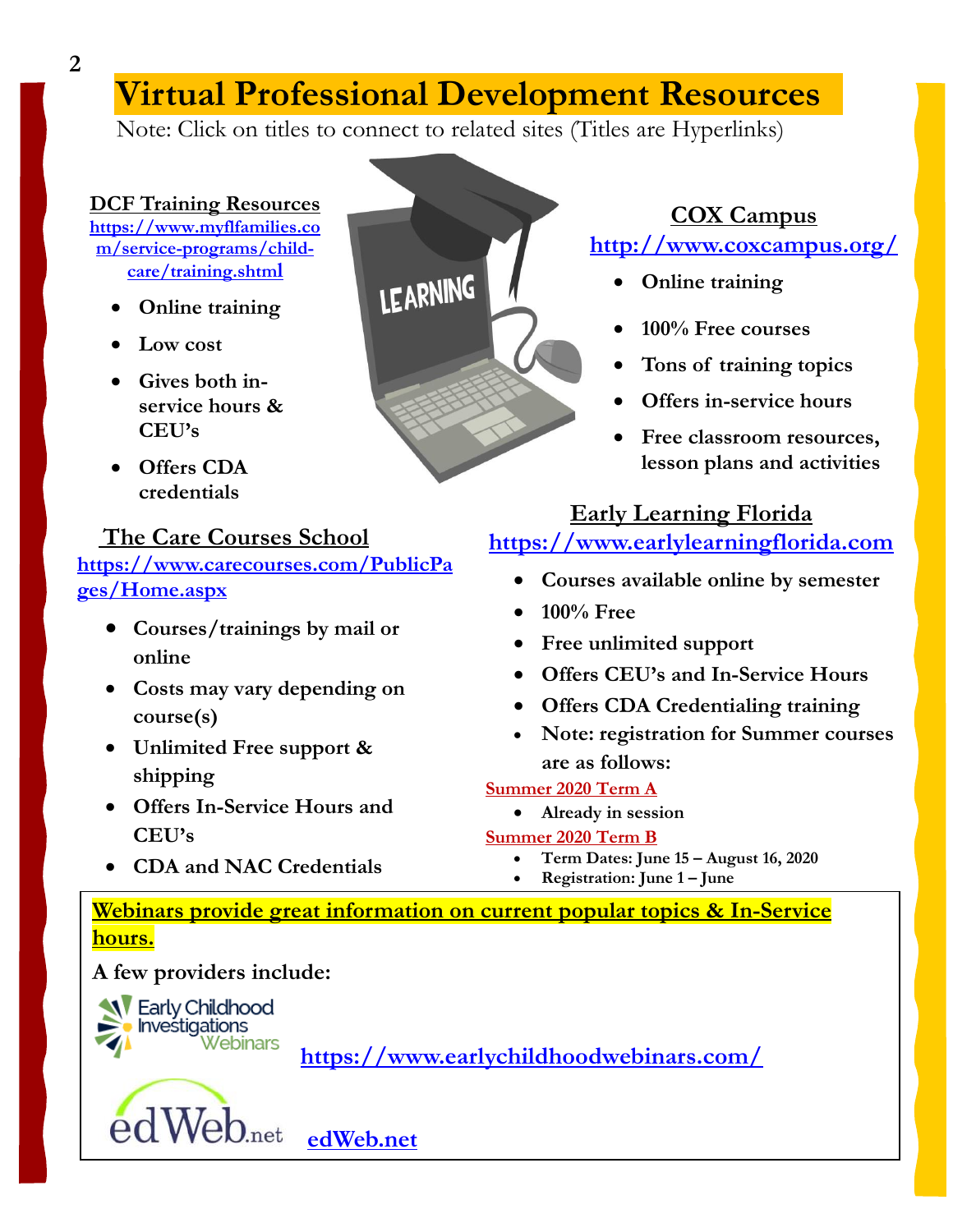# **COVID-19 Educational Tools**

# **Thank You!**

As we begin this journey with you, we would like to take a moment to acknowlwdge every single one of you and the amazing work you do everyday. You are heroes and if you do not believe us, just take a look around your classrooms at all those smiling faces, they need you and you're always there. During this pandemic with COVID-19 a lot has changed in the world we live in and you're just adapting right along with it. In a world of uncertainty you are the constant in your students lives...you make all the difference!



**The following are some suggested links to help guide a conversation about**  n **COVID-19 with children. Please use your discretion when presenting**  t **videos.** h

**YouTube Video links "Talking to children about COVID-19"** j

- **<https://youtu.be/FqaXBtSaiUE>** u
- **https://youtu.be/PkUlCIFE45M**  n
- **https://childmind.org/article/talking-to-kids-about-the-**y **coronavirus/**

 $\overline{a}$ Child Care Aware<sup>®</sup> of America (CCAoA) is committed to providing u **news and the latest information to help childcare providers and Child**  , **Care Resource & Referral (CCR&R) agencies as they closely monitor**   $\overline{\phantom{0}}$ the situation around the coronavirus (COVID-19) outbreak.

Here is the link to their Coronavirus Hub for CCR&R and Child Care o u **Providers: <https://info.childcareaware.org/coronavirus-updates>**

They also provide information for business supports and more to help guide li **providers and practitioners during this challenging time.**

k